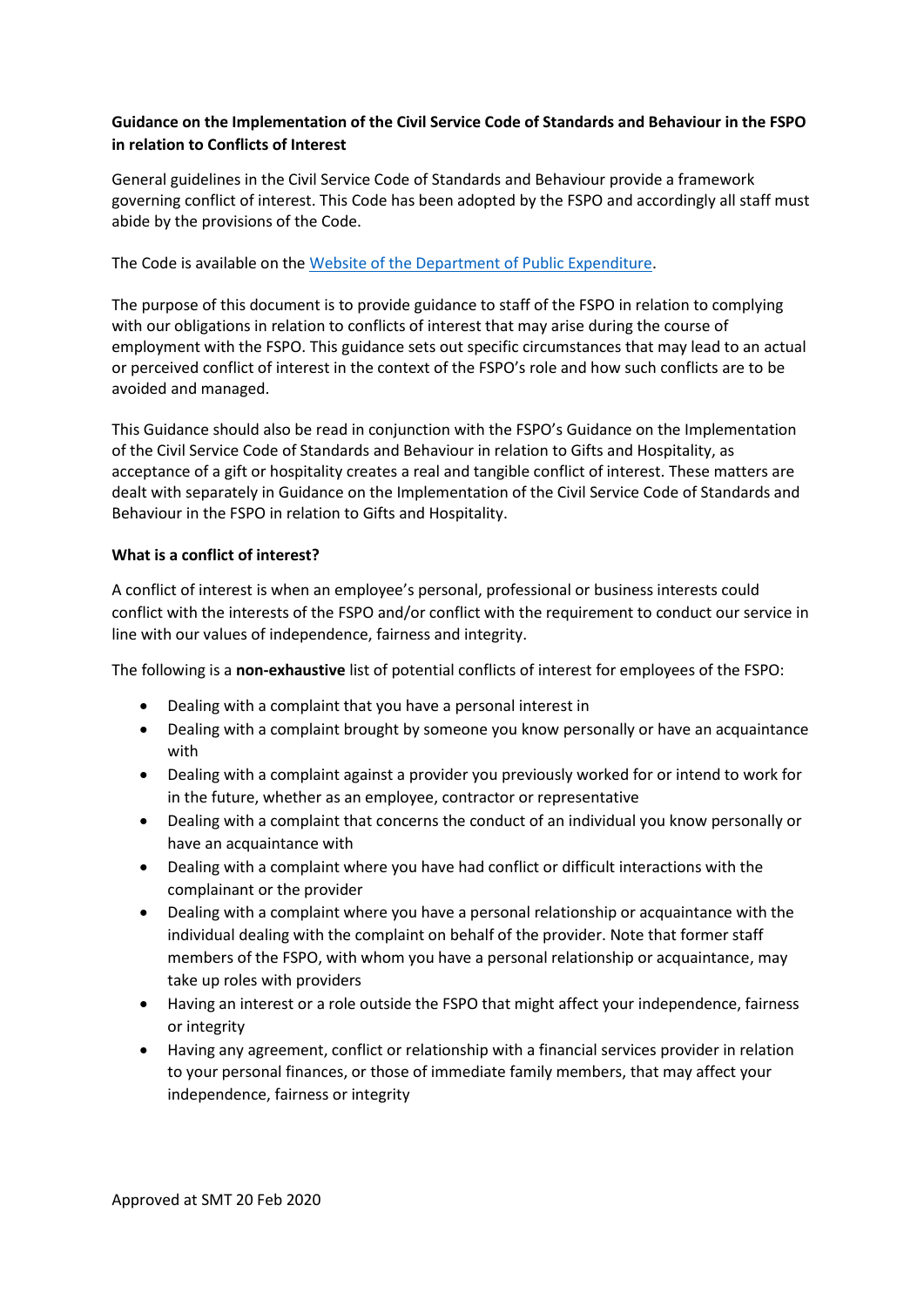- Being a panel member for a recruitment competition where you have or had a personal relationship, acquaintance or connection with a candidate. Such situations may be managed, as outlined below.
- Bring a panel member for a procurement process where you have or had a personal relationship, acquaintance or connection to a tendering party. Such situations may be managed, as outlined below.

## **Avoiding conflicts of interest**

A number of rules and processes are in place to assist employees in avoiding actual or perceived conflicts of interest:

- 1. Employees must not deal with complaints against a former employer for at least three years after they join the FSPO. A former employer includes a provider for which an employee acted as a contractor or representative.
- 2. EmploSyees are required to avoid dealing with any complaints where they have, or previously had, a personal relationship or acquaintance with a complainant or an individual whose conduct is the subject of a complaint
- 3. The FSPO currently complies with public sector norms and requirements in respect of annual declaration of interests. For example, Council and Senior Management prepare annual returns of interests each year which are in turn submitted to the Standards in Public Office Commission. A copy of the returns is maintained by the FSPO in a formal Register of Interests.
- 4. Employees on panels for recruitment or procurement processes are advised of the names of candidates and tendering firms and asked to declare any conflicts of interest. The Director of Corporate and Communication Services assesses the potential impact of the conflict and makes a decision as to the employee's further participation in the process. If the conflict is declared by a Senior staff member, the Ombudsman makes a decision as to the employee's further participation in the process.

#### **Managing conflicts of interest**

Conflicts of interest can and do arise from time to time. The issue is not that conflicts of interest arise, but that they must be managed appropriately. Employees of the FSPO need to demonstrate that they effectively manage any conflicts of interest that arise.

To assist employees in managing conflicts of interest, the following guidance should be followed:

# **1. Identify**

The first step to managing any conflict of interest is to identify it. Employees should ensure they are familiar with this guidance, as well as the FSPO's values and the Civil Service Code of Standards and Behaviour.

A key test to identify if a conflict of interest exists is to ask the question: Would a reasonable person, who was aware of the employee's personal interest, believe or perceive that the employee might be influenced by that personal interest when dealing with a complaint on behalf on the FSPO? If the answer is yes, then a conflict, or potential or perceived conflict, exists.